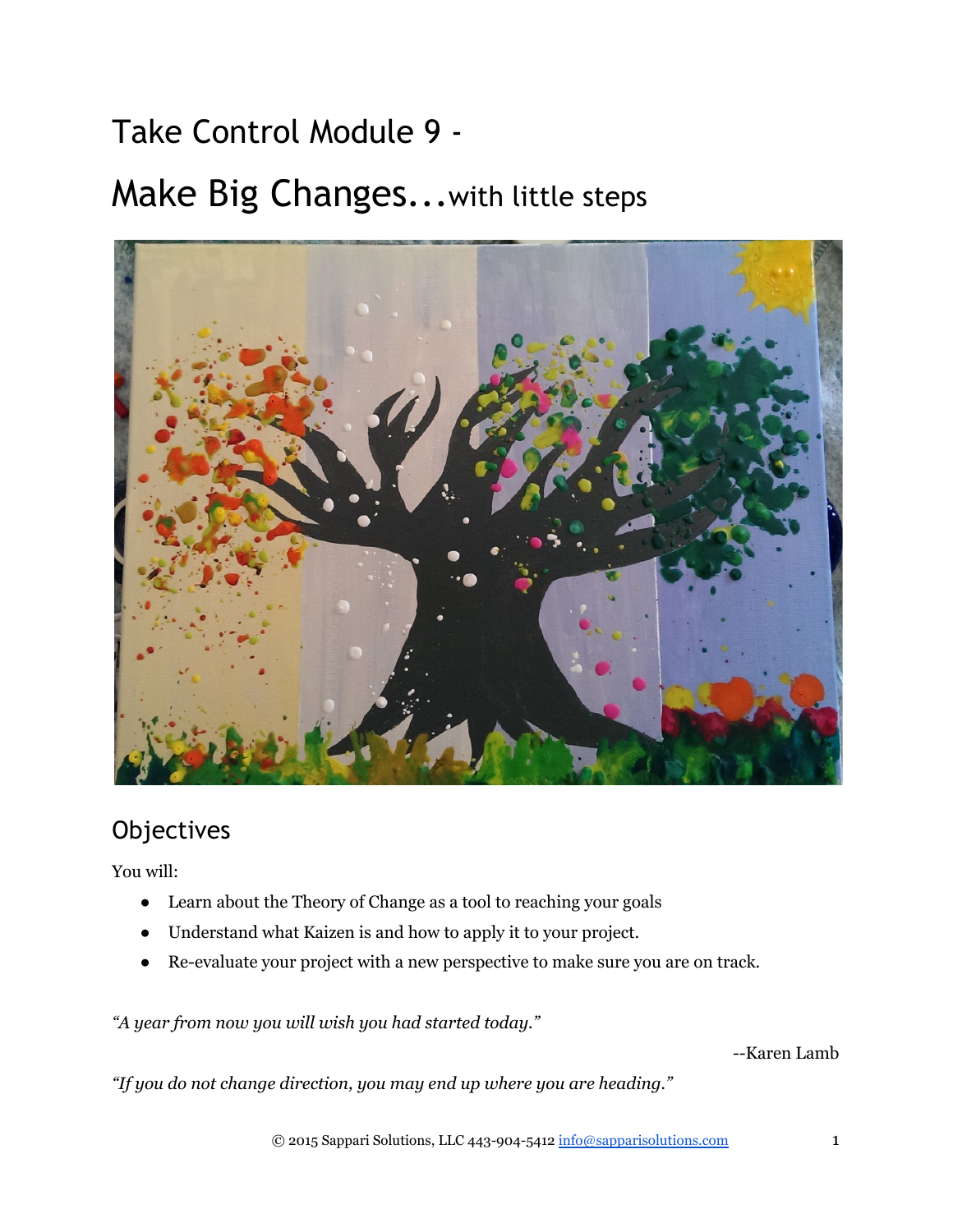Lao Tzu

*"By changing nothing, nothing changes."*

--Tony Robbins

### Instruction

After reading the welcome and previous eight modules on taking control of the clutter in your life, you have likely realized that this system does not come with a magic wand. But following the steps you have read and practicing with your coach will allow you to create the change you seek in your life.

The phone rang as I waited to hear from Laura for our complimentary coaching session. We were meeting to determine if working together would be a good fit. As I typically do, I had asked her a few questions to think about ahead of time.

- 1. What do you believe is your biggest organizing challenge?
- 2. Describe in vivid detail what an ideal day looks like for you.
- 3. What are you missing out on today because of your schedule, home or office? Where will you be a year from now if nothing changes? How will you feel if that happens?

Laura had prepared for our call and shared that laundry was by far her biggest organizing challenge. It was clear that laundry and her problem with handling it encompassed all other issues she was having with clutter. She lacked a schedule and routine for handling clothing. She was shopping and bringing too much in. She had more than enough clothing to begin with and she was avoiding going through it because tackling the project was just too much. Money was also an issue and so was motivation. Laura actually knew what she needed to do but would procrastinate until 'motivation arrived' in the form of a guest visiting or running out of underpants.

After our discussion, Laura decided she would stop clothing shopping, ask for 'no clothes' at her children's birthdays and invite a few friends over on a weekend to help her tackle the mountain of clothing she had amassed. They could help her with washing, sorting, donating and putting away everything. The plan sounded great but… it never was implemented. Nothing happened until…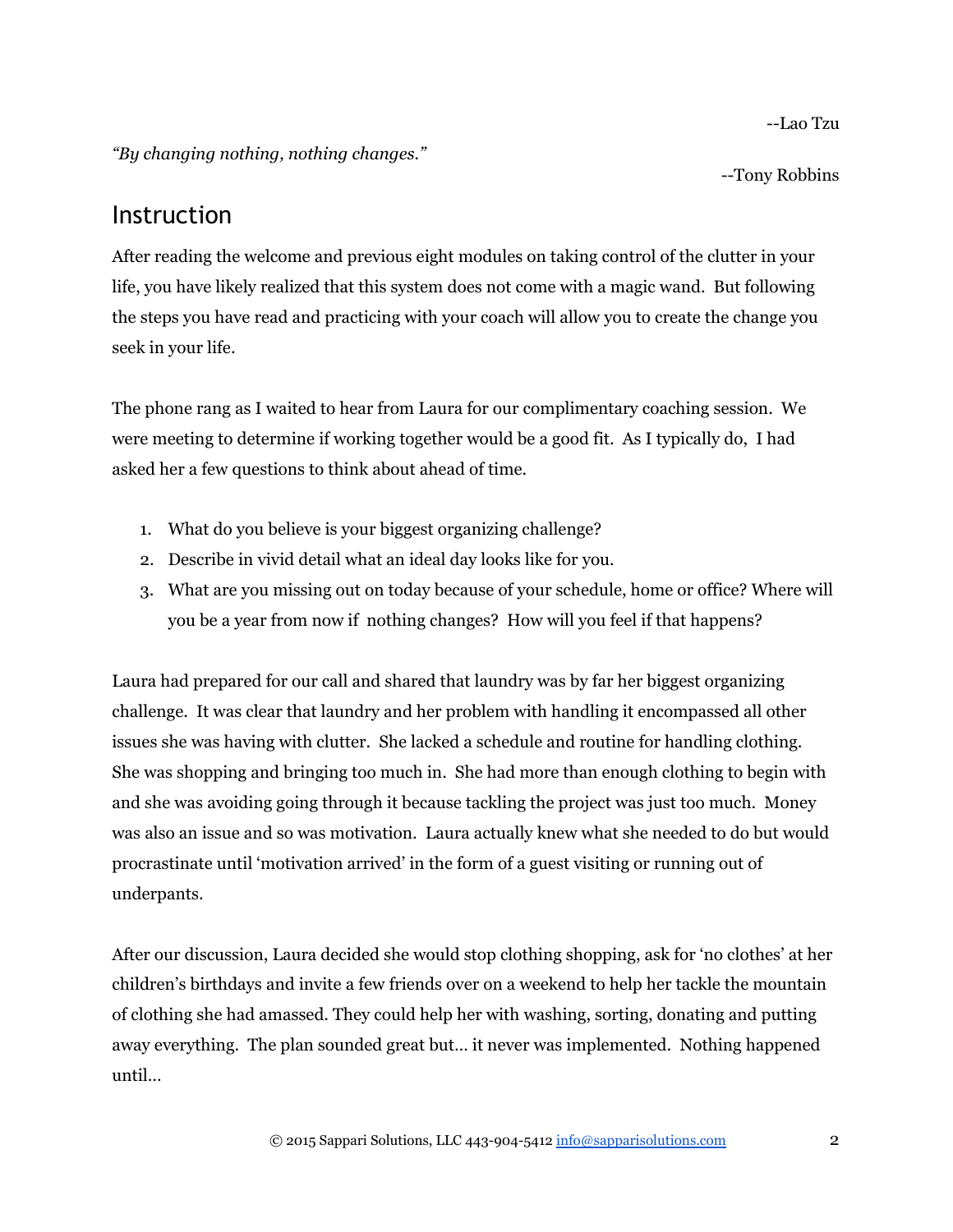A few months later, Laura picked up a copy of the book, The Total Money Makeover by Dave Ramsey. The book spoke to the heart of her problems. She decided to become debt free and focused all of her energy on this project. In doing so, her family decided to downsize their home and move into a smaller space while saving to purchase their ideal home. The time to tackle the clothing had finally come. Holding on to all that excess and putting off the project was no longer possible. Now, Laura tackled the clothing with focus and intensity. She brought it under control and her family was able to move into a smaller space as planned. The clothing project was no longer daunting. It was just one small piece in a bigger puzzle that ends with her family moving into their dream home. The questions of what to keep or let go of answered themselves when she held them up to the measure of, "Does this mismatched, too small sock fit into our new tiny apartment?"

This quote from David Tolin's book Buried in Treasures is the cornerstone of making changes, "People start to work on their [hoarding] problem when the reasons for change outweigh the reasons for not changing, and not a minute sooner." For Laura, until she had set that higher goal that encompassed her whole family and life, as irritating as the laundry problem was, it was not enough to motivate a change.

#### **The Theory of Change**

Wikipedia.org states, "Theory of Change (ToC) is a specific type of methodology for planning, participation, and evaluation that is used in the philanthropy, not-for-profit and government sectors to promote social change.<sup>2</sup> Theory of Change defines long-term goals and then maps backward to identify necessary preconditions."<sup>3</sup> Does this sound familiar? If you answered, "yes," then you have noticed the path that we have been creating through the last eight modules of the Take Control Organizing System. While this methodology is typically used in the non-profit, government and business type sectors, the ideas and concepts translate well to creating change in a household or office setting.

<sup>&</sup>lt;sup>1</sup> Tolin, et al **Buried in Treasures Oxford University Press: New York, 2007. pg44** 

<sup>&</sup>lt;sup>2</sup> Wikipedia.org "Theory of Change" [http://en.wikipedia.org/wiki/Theory\\_of\\_change](http://en.wikipedia.org/wiki/Theory_of_change) Accessed 3/5/15

<sup>&</sup>lt;sup>3</sup> P. Brest (2010). ["The Power of](http://www.ssireview.org/articles/entry/the_power_of_theories_of_change) Theories of Change". Stanford Social Innovation Review. Spring.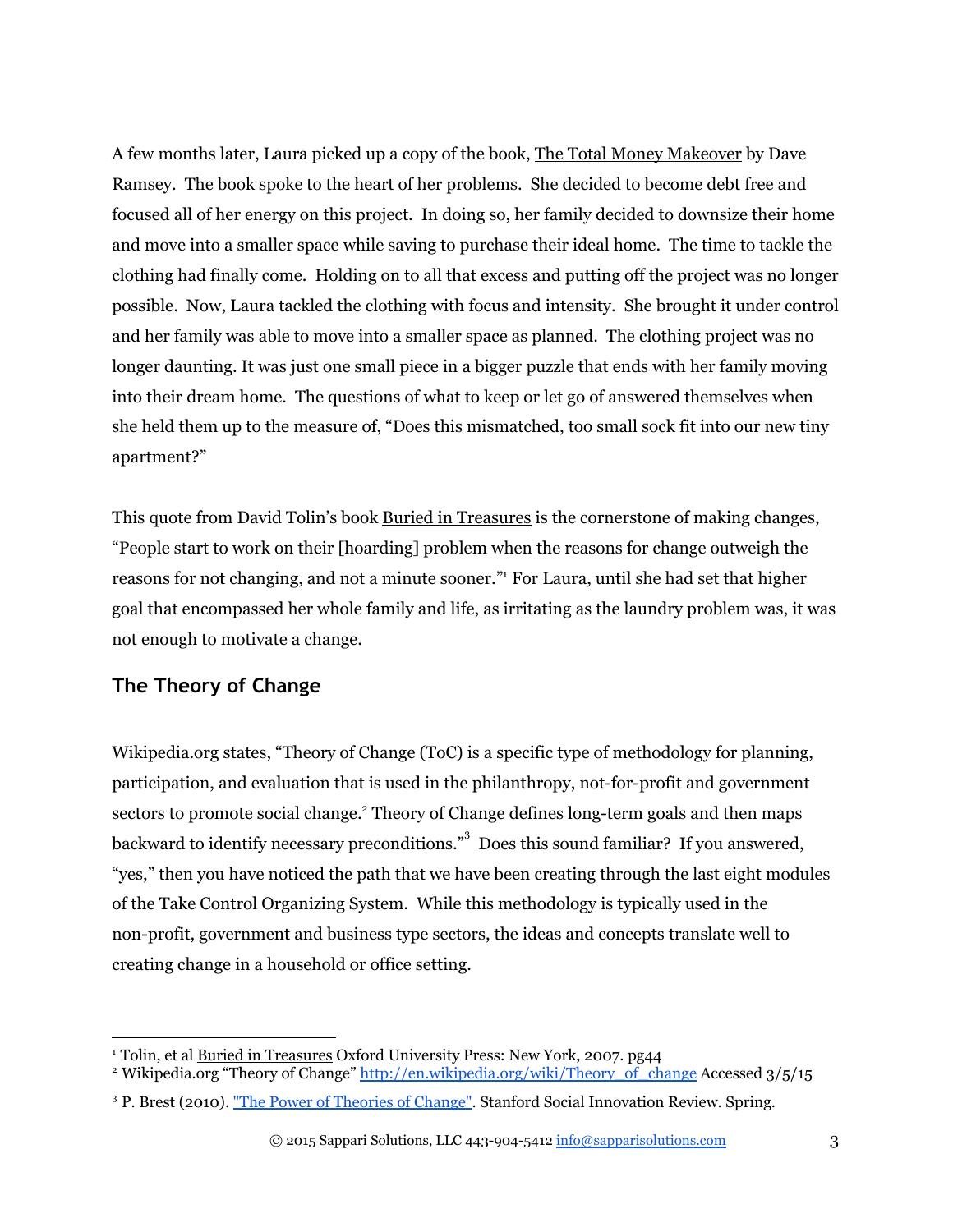The Center for the Theory of Change goes on to define the "Theory of Change" as, " a roadmap to get you from here to there. If it is good and complete, your roadmap can be read by others and show that you know how to chart your course. "<sup>4</sup> You have created your road map, your vision, taking time to set goals that are measurable and specific. It is likely that you, or anyone else, could pick up your plan and understand where you are going, why are you are taking action and how you plan to do it.

An important piece of Change Theory is the measurability of the system so that you can track progress.

"The ultimate success of any Theory of Change lies in its ability to demonstrate progress on the achievement of outcomes. Evidence of success confirms the theory and indicates that the initiative is effective. Therefore, the outcomes in a Theory of Change must be coupled with indicators that guide and facilitate measurement. Indicators may be said to operationalize the outcomes – that is, they make the outcomes understandable in concrete, observable and measurable terms."<sup>2</sup>

You must be able to 'demonstrate progress' in order to move forward in your change. In other words, you must be able to show improvement or progress towards your goals so that you know your changes are working.

Already on this journey you have marked your starting point by tracking your time, taking photographs and identifying your stumbling blocks. In addition, you have created SMART Goals that are time sensitive and measurable. You can use these goals to check your progress and adjust for any necessary changes.

Although we have talked about 'Small Steps' in previous modules, we are now going to delve deeper into small steps, or a method called, 'Kaizen'.

<sup>&</sup>lt;sup>4</sup> Center for Theory of Change "What is Theory of Change"<http://www.theoryofchange.org/> Accessed  $3/5/15$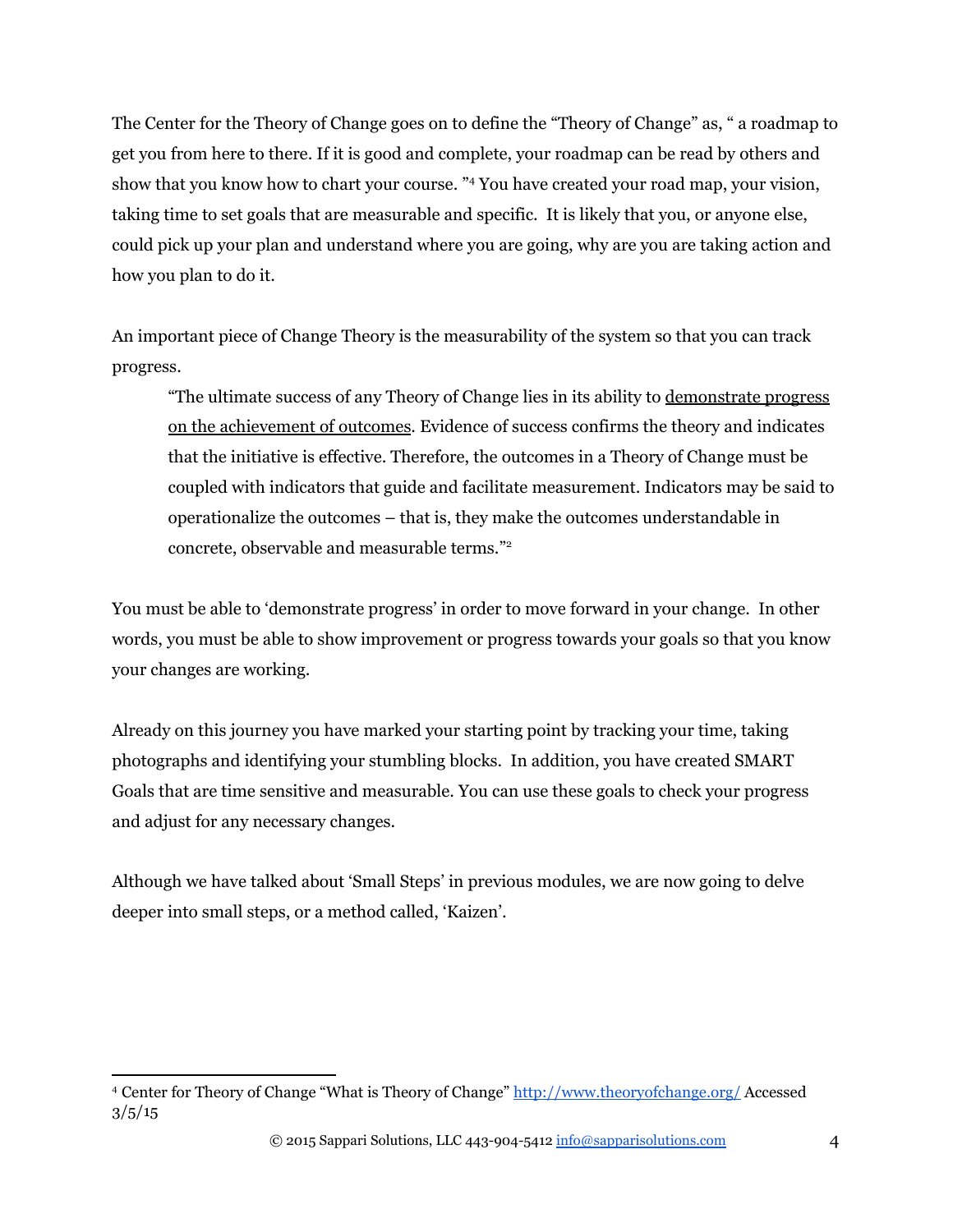#### **Kaizen ‐ Why it Works**

When talking with clients, potential clients and people I have met networking; I hear the same word repeatedly and that word is 'OVERWHELMED'. It is always the same word to describe how the clients I work with feel about the challenges they are facing.

But why is it always this word? Overwhelmed means buried or drowned beneath a huge mass, defeated completely, inundated.

So, if you are feeling 'buried beneath a huge mass' how can you unbury yourself? Kaizen is one technique. You are probably already familiar with this technique even if you have never heard the word. Let me give you some proverbs as examples:

#### **"The longest part of the journey is said to be the passing of the gate."**

[Marcus Terentius Varro,](http://www.quotationspage.com/quotes/Marcus_Terentius_Varro/) On Agriculture Roman scholar (116 BC - 27 BC)  $1<sup>st</sup>$  Century

#### **"A journey of a thousand miles begins with a single step."**

Lao-tzu, The Way of Lao-tzu Chinese philosopher (604 BC - 531 BC)  $6<sup>th</sup>$  Century

#### **"When eating an elephant, take one bite at a time."**

Creighton Abrams, American Army General 1914-1974 20<sup>th</sup> Century AD

Kaizen is small thoughts, questions. or actions that when repeated over time add up to big changes. Kaizen is the first step of the journey, the passing of the gate and one bite of the elephant.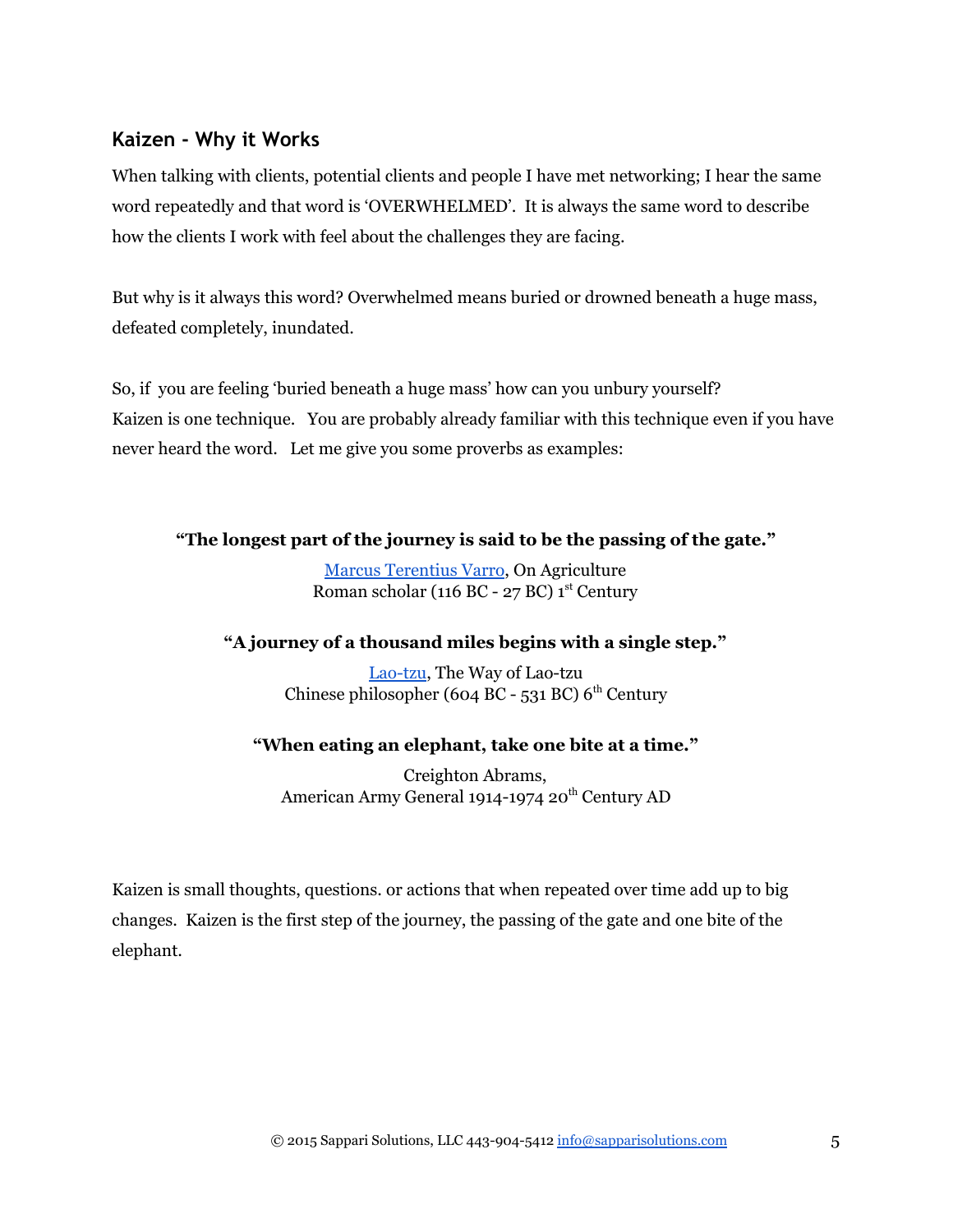#### **Overview**

In 1940, W. Edwards Deming, an American engineer, statistician, professor, author, lecturer, and management consultant<sup>5</sup>, introduced continuous quality improvement to help American manufacturers accelerate their manufacturing capacity at the beginning of World War II. Later, Japan adopted Deming's process to rebuild itself after World War II. The term **kaizen** was born.

Robert Maurer, Ph.D., introduced the application of kaizen to individuals in his book One Small Step Can Change Your Life, published in 2004. Maurer also explained the neurology of why kaizen works.

In this section, I will share the work of Maurer to help understand the brain and to explore how you can use the small steps of kaizen to help challenge chronic disorganization.

**First Let's Explore: How Your Brain Handles Change**

#### Why Does Kaizen Work?

The small steps of kaizen disarm the brain's fear response, stimulating rational thought and creative play. Fear of change is deeply rooted in our brain's physiology. When fear takes hold, it can prevent creativity, change, and success.

<sup>&</sup>lt;sup>5</sup> Wikiepedia.org "W. Edwards Deming" http://en.wikipedia.org/wiki/W. Edwards Deming Accessed  $3/6/15$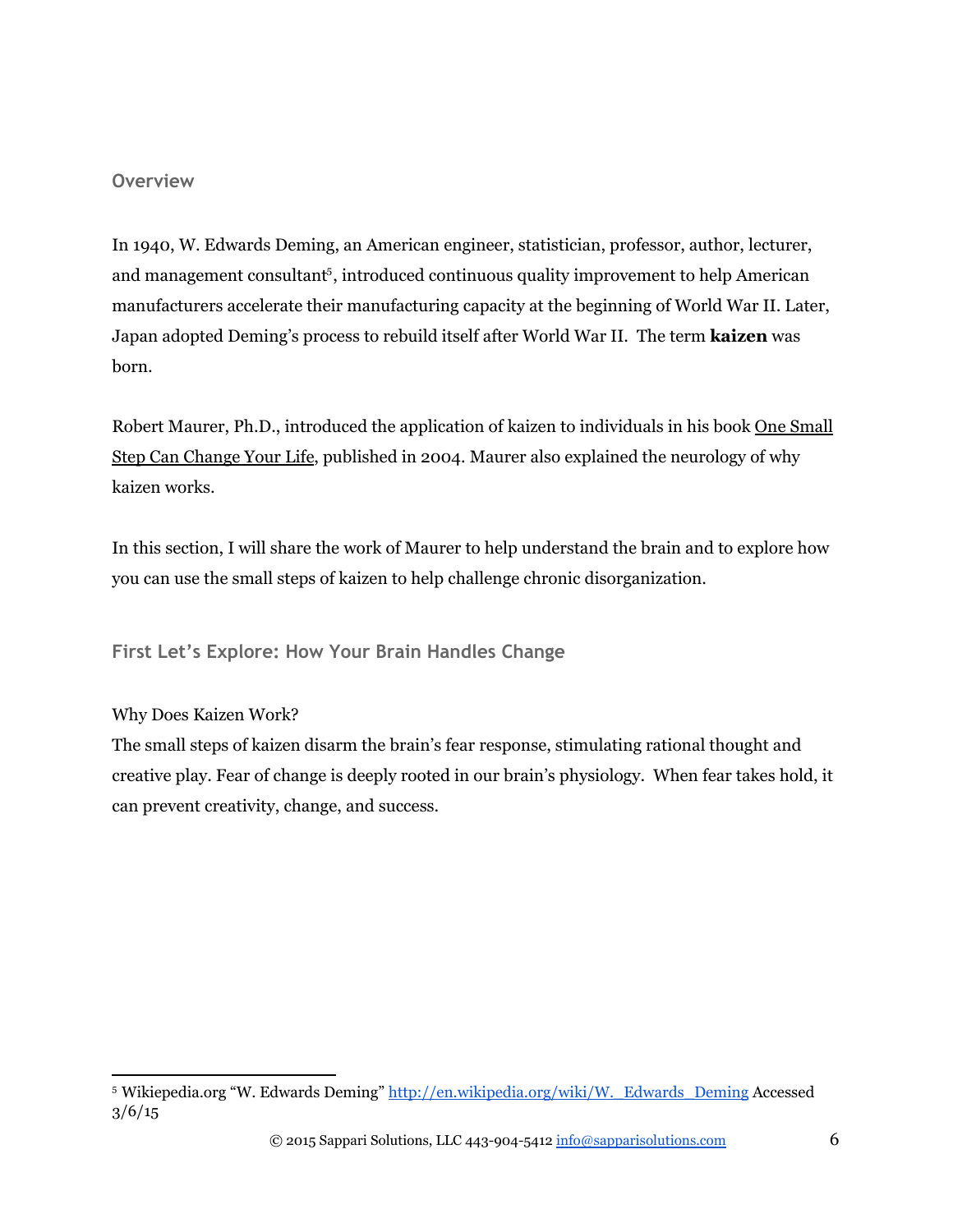Our amygdala, which resides deep in the midbrain, is the part of brain that controls automatic systems. This part of our brain is crucial for survival because it controls the fight, flight, or freeze response. It is designed to alert parts of the body for action in the face of immediate danger. Difficulty arises because this part of our brain sets off alarm bells whenever we want to make a departure from our usual, safe routine. Kaizen allows our brain to bypass the amygdala because it reduces the novelty and increases the engagement of the cortex. The cortex is the part of the brain that controls executive function (higher order thinking such as time management, short term memory, organization, etc) and creativity.

David Rock, author of Your Brain at Work, refers to this function of the amygdala as our **error-detection circuit**. We do not want it to engage in these instances of positive change. Instead, we want to keep the cortex working. The little steps of kaizen are a stealth solution to bypass triggering fear.

Our brain begins to create "software" for our desired change by laying down new neural pathways and building new habits. Resistance to change begins to weaken.

In his book, One Small Step Can Change Your Life, Robert Maurer uses examples from his work as a psychologist to highlight the effectiveness of the Kaizen method.

He suggests six actions which can be approached using the 'smallest possible step.' (Module 4, Module 6 page 3)

1. Ask Small Questions

 "Make your questions small, and you reduce the chances of waking the amygdala and arousing debilitating fear. When fear is quiet , the brain can take in the questions and pop out answers on its own timetable." ~Robert Maurer

- a. What is one very small step you might take to improve our process or product?
- b. Your brain loves questions, they are like puzzles
- c. Once it starts figuring out the answers to the questions, sometimes behavior changes automatically.
- d. What is one small step you could take to begin working on your decluttering project? Example: Where do you leave your keys?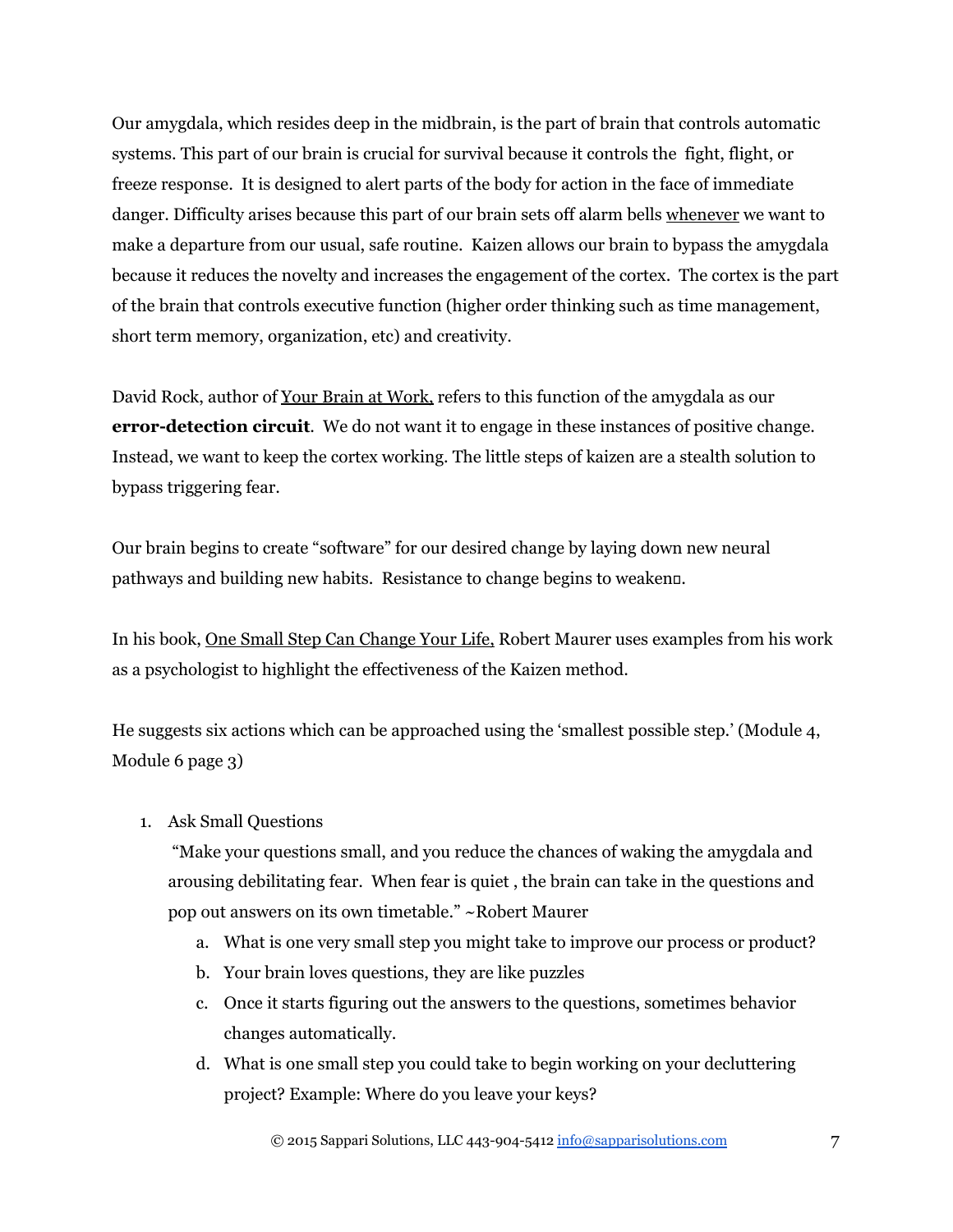#### 2. Think Small Thoughts

"Farming looks mighty easy when your plow is a pencil, and you're a thousand miles from the corn field." Dwight D. Eisenhower, September 11, 1956 Although, my understanding of this quote is likely not what Eisenhower meant, the idea of thinking about an activity is much easier than actually engaging in that activity.

- a. Use Mind Sculpture Imagine, with all your senses, performing the action you are resistant to. Do it for SECONDS every day. You will soon be ready to begin that activity and your resistance will be reduced. You will be successful.
- b. Example: Imagine you are filing, imagine where you will put the files, use all of your senses and imagine a positive outcome such as having the information you need when a coworker asks or feeling calm when sitting at your desk.
- 3. Take Small Actions

Take actions that are so small you know you can complete them as surely as you know the sun will rise. So small they are silly.

- a. They require no will power, money, big investments in time or major supplies
- b. The mind will develop mastery and obey the instructions we are sending it.
- c. Small actions melt resistance.
- d. Doing even a little is better than NOT doing a lot.
- e. Examples: File 1 piece of paper per day, delete one email per day, march in place for 1 minute per day
- 4. Solve Small Problems
	- a. Solving Small problems prevents big ones down the road
	- b. This action allows for continuous improvement just like Deming described prior to WWII
	- c. Learn to spot small problems:
		- i. Recall a time you made a major mistake, determine if there were 'warning signs'
		- ii. Identify one small mistake you made today without judgement
		- iii. Does the small mistake reflect a larger problem?
		- iv. Are there ways you irritate others?
	- d. Watch out for blind spots at the beginning and end of the process and when facing an overwhelming challenge. Such as: I always forget to take out the trash.
- 5. Bestow Small Rewards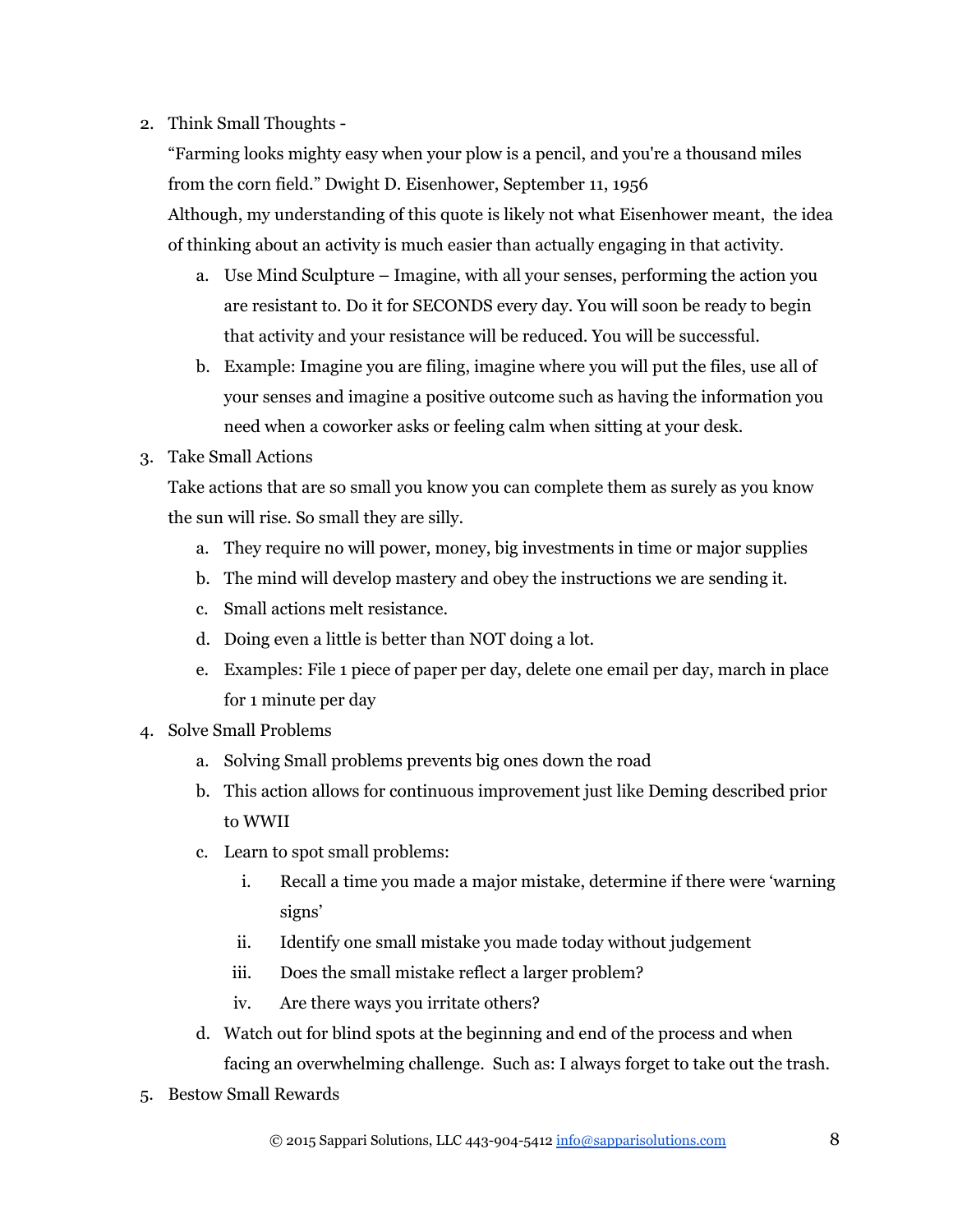- a. Small rewards create intrinsic (internal) instead of extrinsic (external) motivation
- b. They are free or inexpensive
- c. They are appropriate for the goal and the person
- d. Examples: Put a gold star on the calendar, give a pat on the back when you do your small step.
- 6. Identify Small Moments

"The true creator may be recognized by his ability to always find about him, in the commonest and humblest thing, items worthy of note." – Igor Stravinsky

- a. Appreciate the small moments, be mindful
- b. Notice when things are happening and when they are not
- c. Examples: "I got the trash out! Yay!" or "The sunset is my favorite color…"

Through the small actions of Kaizen you can bypass your fear and anxiety towards making a change, build new habits and create the change you desire.

You can remove OVERWHELM from your vocabulary by unburying, one small step at a time.

### **Pulling it All Together**

Novelist Ellen Glasgow said, "All change is not growth, as all movement is not forward." Making changes just to make changes will not necessarily be a benefit. What you are seeking to accomplish in this program is to make the most effective changes you can in order to reach your desired long term outcome. This is your "vision". The reason that Laura was not successful in changing her laundry habits originally was because her vision was not, "to have a home free of laundry woes". Her vision was something else entirely. Once she was clear on her vision, to move into her ideal family home, her focus and the tasks that were needed to reach that vision became exceptionally clear.

At this point, please review the vision that you created for yourself in Module 4: Where To Begin. Does it still make sense? Is this vision clear? If not, take time now to re-write your vision.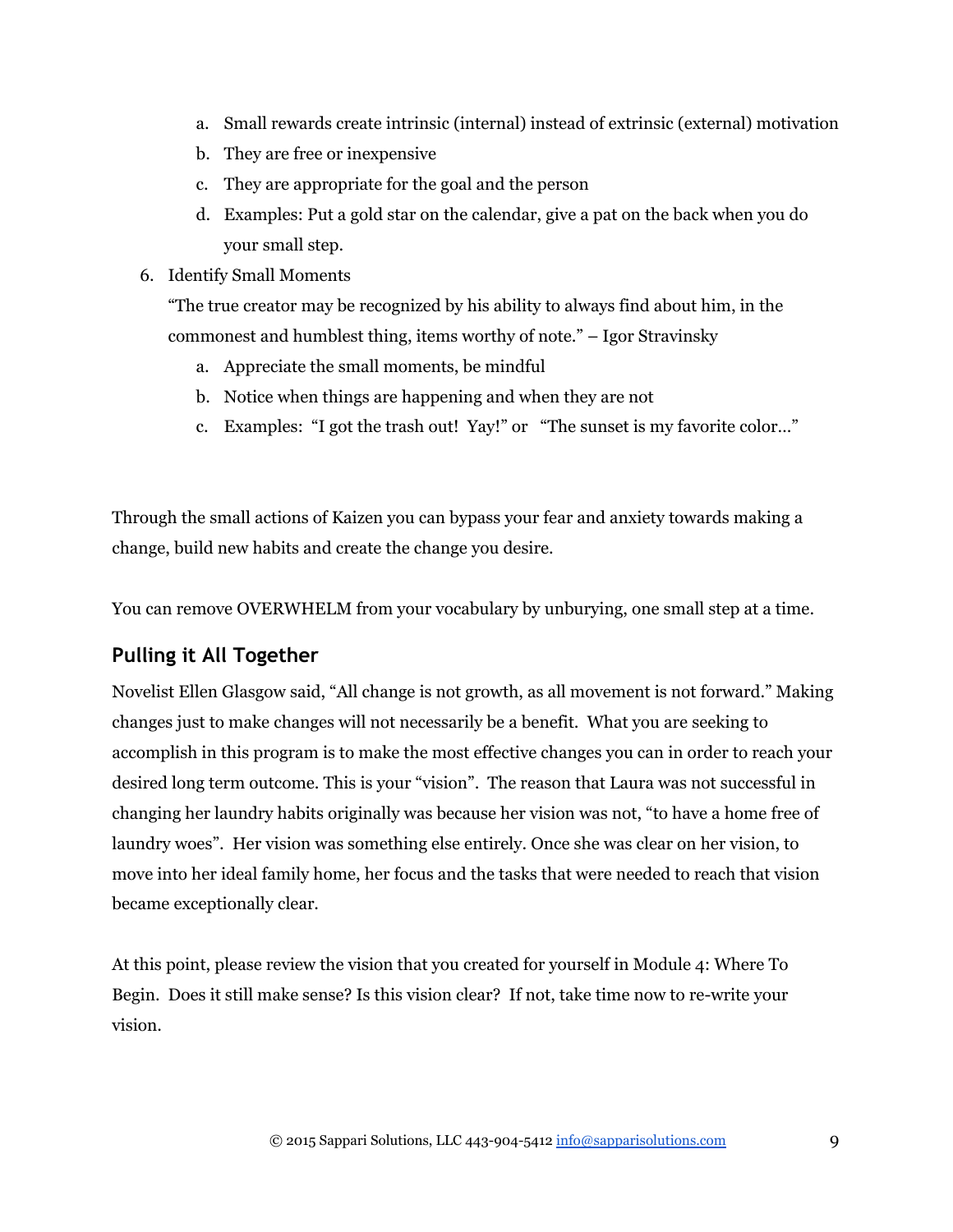Next, what conditions must exist for you to realize your vision? These conditions should align with the goals that you wrote in Module 5: Goal Setting 101. If not, take time now to re-write your goals to explain clearly the conditions that must exist to realize your vision.

Last, using the ideas from Kaizen that you have just read, what are the steps you need to take to create the conditions to reach your vision? Whittle your steps down to the absolute smallest step, thought, question, celebration that is necessary to begin. Once this small piece is complete, ask yourself what is the next small step, thought, etc needed?

Your goals had markers, points of review, to remind you to check in on your progress. For instance, you may have set a goal to clear your desk by the end of the month. When the end of the month comes, or by the 15th of the month, you should check in with your goal to see what progress you have made and if you are being effective towards accomplishing what you set forth to do.

#### **Additional Reading:**

## **One Woman's Trash is Another's Treasure: How Your Clutter Can Benefit Others**

Do you think you have enough? It is easy when we are affected by the issues of severe national debt, a slow economy, and high unemployment to feel like we just do not have enough. But compared to the rest of the world, we are still extremely affluent.<sup>6</sup> Not only that, but the majority of us fit into Pareto's principle, the 80/20 rule, that states we use only 20% of what we own.

After a season of giving, when our wallets are feeling a bit empty but our hips are feeling a bit fuller than usual, and the toy chests are over-flowing, I am always distinctly aware of having more than enough. The beginning of the year is a natural time to reset good habits and remember what is essential. It is also a great time to declutter.

 $6$  http://www.givingwhatwecan.org/why-give/how-rich-am-i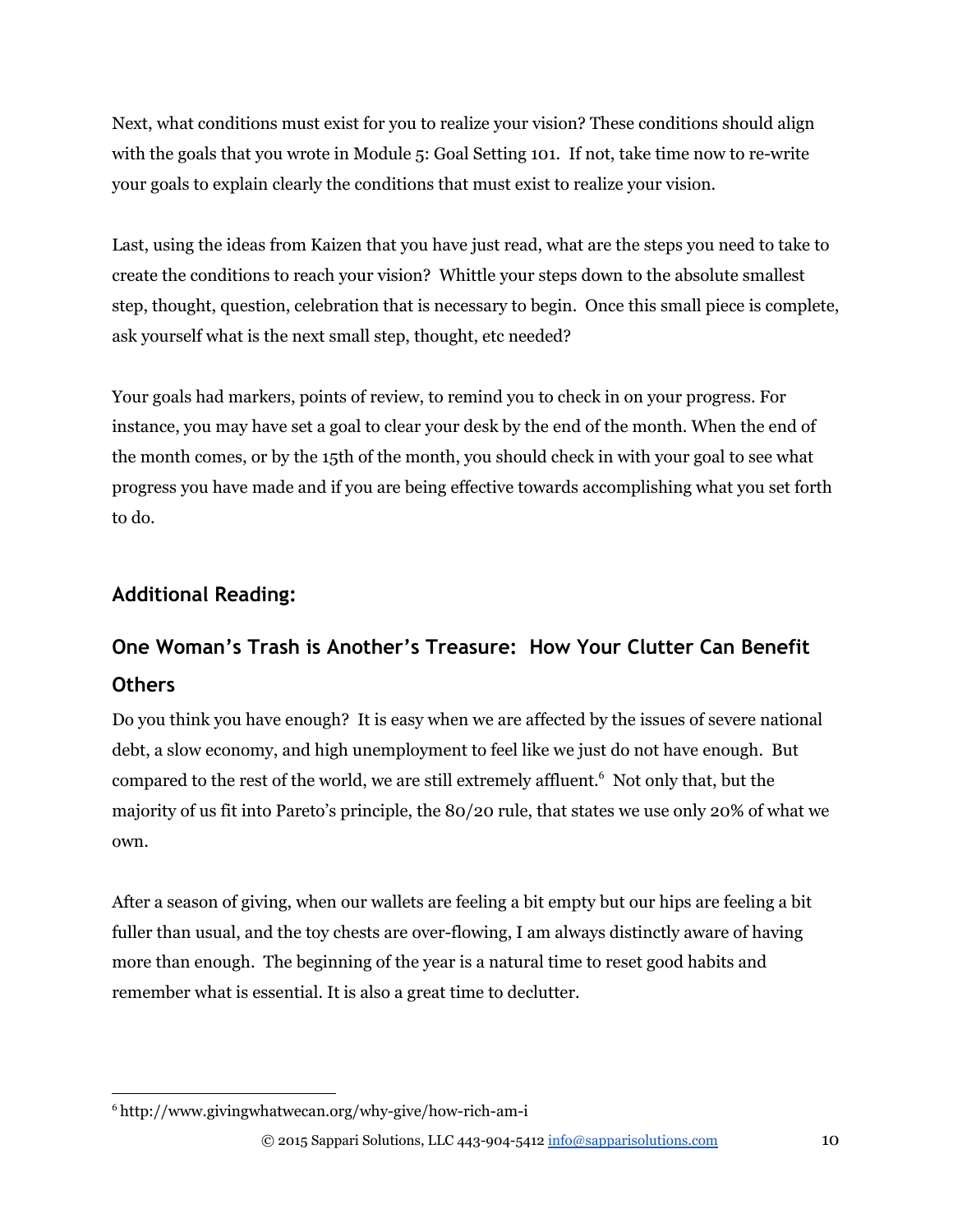Aside from the obvious benefits of freeing up space in your home, giving you peace of mind, knowing where to find things and creating systems, decluttering has another benefit; sharing our abundance with others. For some, this side perk is just another reason to smile about the progress you are making. For others knowing that your excess can help others is motivational. Consider the blankets in your closet. Do you change them seasonally? Do you have any that are not your favorite? There are people who have no power or heat. Do you think your extra blankets could help someone in need?

The Stuff Stop<sup>7</sup> is a website created to connect your unwanted stuff with those in need. You have the options to search by your location or by what you have to donate. Additionally, freecycle.org is a network that allows you to join a group in your area. You post the items you have and others respond with their need. Everything is exchanged for free.

The benefits do not stop with the humanitarian need either. When we donate our clutter rather than hoard or discard it, there are significant environmental benefits as well. Often when we hold on to our stuff indefinitely, the items lose their value either by becoming obsolete or breaking and must be thrown away in the end. However, throwing items away overburdens our landfills. If we truly cannot let go of our excess, then our families are left to handle it when we pass leaving a legacy of stress and frustration, and stuff that rarely ends up in the best possible place.

But when we declutter along the way, we bless others with our excess, we feel good about ourselves and we give our families a gift of peace when we pass. I have yet to see a person that feels great because she has so much stuff and yet repeatedly the opposite is true. If you wish to learn more about a minimalist lifestyle, I recommend The Joy of Less by Francine Jay and **Enough** by Will Jr. Davis. In the end you will find that you do have enough to benefit others and that the feeling of abundance and joy in our lives increases when we do so.

## Tasks

<sup>7</sup> The Stuff Stop thestuffstop.com